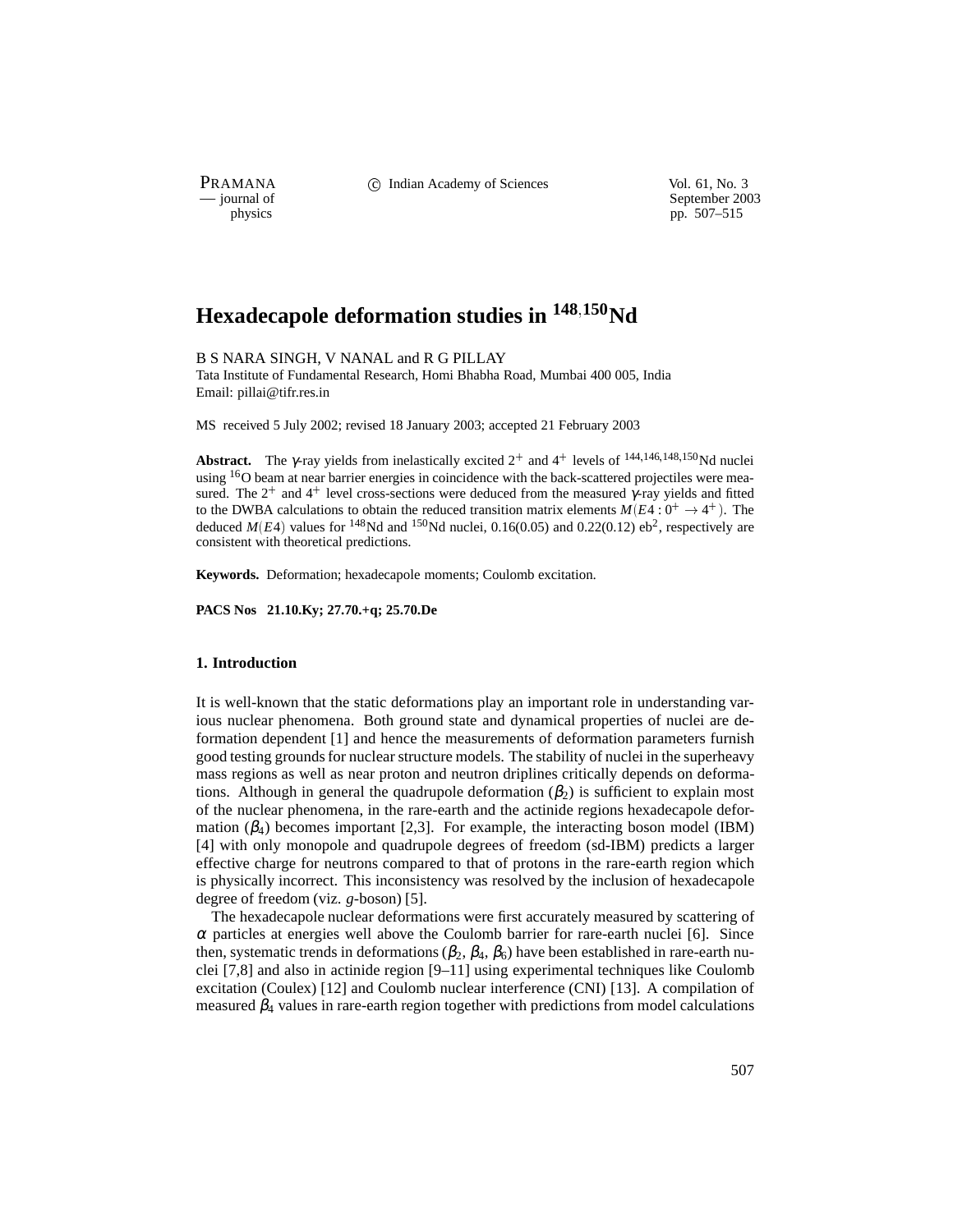

**Figure 1.** (a) The deformation parameters  $\beta_2$  (open symbols) and  $\beta_4$  (filled symbols) as a function of neutron number obtained from potential energy minimizing calculations using a Woods–Saxon potential for  $Z = 58$ , 60 and 62; (**b**) a comparison of  $\beta_4$  for Nd (filled triangles) in (a) with the semi-empirical model calculations (solid line) (see text for details).

is given in ref. [3]. The trends in  $\beta_4$  are found to be in general agreement with the theoretical predictions.

Figure 1a shows our predictions on  $\beta_2$  and  $\beta_4$  for Ce, Nd and Sm nuclei as a function of neutron number from the potential energy minimization calculations using a Woods– Saxon form for the nuclear potential instead of the modified harmonic oscillator potential used in the calculations described in ref. [14]. The  $\beta_2$  values peak at mid-shell as expected, while the  $\beta_4$  values peak at 1/4th and 3/4th of shell filling. These calculations are compared with a semi-empirical model [15] in figure 1b. It should be noted that for the stable Nd isotopes, namely, <sup>142</sup>Nd ( $N = 82$ , spherical) to <sup>150</sup>Nd ( $N = 90$ , strongly deformed),  $\beta_4$ value increases from 0 to 0.102 (corresponding  $M(E4:0^+ \rightarrow 4^+) \sim 0$  to 0.25 eb<sup>2</sup>). Also, in the  $SU(3)$  limit of sdg-IBM for axially symmetric deformed nuclei,  $M(E4)$  increases linearly with the number of bosons [16]. The sdg-IBM predicts for  $^{142}$ Nd to  $^{150}$ Nd a rapid increase in *M*(*E*4) from 0 to 0.26 eb<sup>2</sup> (corresponding  $\beta_4 \sim 0$  to 0.105) consistent with our calculations. However, the available data [17] (although the uncertainties are large) shows a decrement in  $M(E4)$  from <sup>148</sup>Nd (0.30 $\pm$ 0.11 eb<sup>2</sup>) to <sup>150</sup>Nd (0.25 $\pm$ 0.12 eb<sup>2</sup>).

To measure the  $\beta_4$  values with better accuracies and resolve these discrepancies, we propose a new experimental technique using heavy ion projectiles at energies close to and below the Coulomb barrier [18]. In the present technique, the inelastic cross-sections are obtained by measuring the de-exciting γ-rays in coincidence with the scattered projectiles. Since heavy ions have larger cross-sections and the detection of γ-rays enables the usage of thick targets ( $\sim$ 1 mg/cm<sup>2</sup>), this technique is expected to yield a better statistical accuracy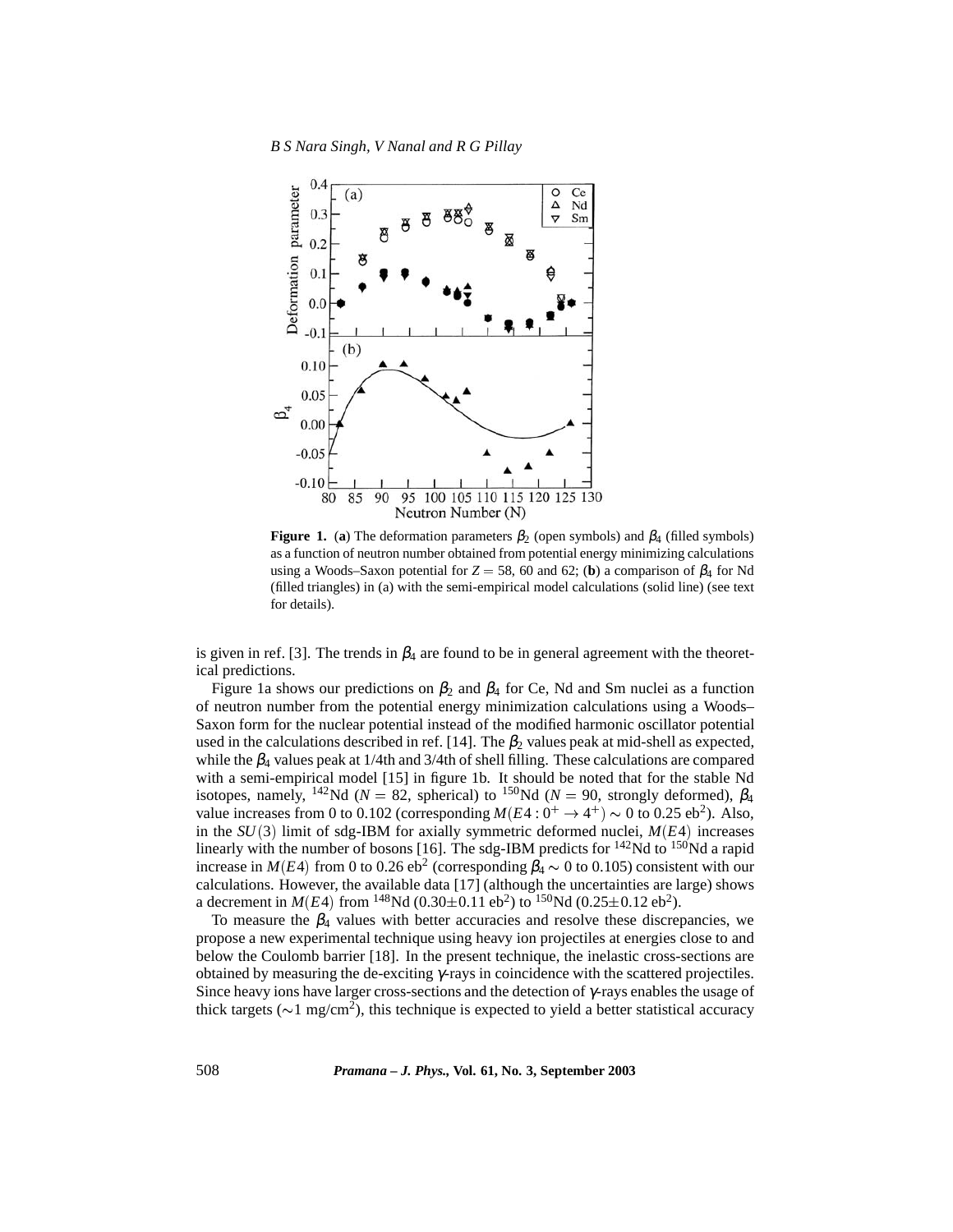# *Hexadecapole deformation in* <sup>148</sup>150*Nd*

in comparison with Coulex and CNI methods. At near barrier energies only the exponential tail of nuclear potential plays a role and hence the inelastic cross-sections are not very sensitive to variations in optical model parameters. Further, the simultaneous measurement of 2 and 4 level cross-sections together with elastic scattering cross-section can be used to constrain the nuclear potential. The present technique attempts to combine the advantages of Coulex and CNI, while trying to overcome the uncertainties arising due to the nuclear potential.

We carried out  $\beta_4$  measurements for the strongly deformed  $^{148,150}$ Nd using the technique described above. The γ-ray yields from inelastically excited  $2^+$  and  $4^+$  levels of  $144,146,148,150$ Nd nuclei in coincidence with the back-scattered  $16$ O projectiles were measured. The  $2^+$  and  $4^+$  level cross-sections were deduced from the measured  $\gamma$ -ray yields and fitted to the DWBA calculations to obtain the reduced transition matrix elements  $M(E4)$ .

## **2. Experimental details**

The experiments were carried out with the TIFR-BARC 14UD Pelletron in Mumbai, India. The well-collimated <sup>16</sup>O beams of energy  $E_{inc} = 54–67$  MeV with typical beam currents in the range of 10–15 nA were used. The targets, with  $\sim$  1 mg/cm<sup>2</sup> thickness, were prepared by rolling natural neodymium metal typically 10 h before the experiment and stored in a vacuum desiccator to avoid deterioration by exposure to air. The gold-backed Nd targets were prepared by rolling the 1 mg/cm<sup>2</sup> natNd foil onto a 4 mg/cm<sup>2</sup> Au foil. Self-supporting targets were used to measure the γ-ray yields from the excited states of different Nd isotopes having short half-lives, while for those states having large lifetimes (namely,  $2^+$  level of <sup>150</sup>Nd with  $T_{1/2} = 1.49$  ns) the backed targets were used. The use of natural Nd target permitted simultaneous measurement of the inelastic scattering from all stable Nd isotopes.

The experimental setup is schematically shown in figure 2. The  $\gamma$ -rays were detected in three efficiency calibrated HPGe Clover detectors, each consisting of four individual elements, kept at a distance of 10 cm from the target. The individual elements of the Clover detectors 2 and 3 were at mean angles of  $32^{\circ}$ ,  $58^{\circ}$  while those of Clover 1 were at  $122^{\circ}$ and  $148^\circ$  with respect to the beam direction. An annular Si surface barrier detector, kept at 4 cm distance from the target, detected the back-scattered projectiles at a mean lab angle of 173°. The geometry of the particle detector was verified by measuring the Rutherford scattering cross-section from a thin gold target ( $\sim$ 200  $\mu$ g/cm<sup>2</sup>). The average thickness of Nd target was also obtained from the Rutherford back-scattered spectra. Quasi-elastic scattering of <sup>16</sup>O from a thin enriched <sup>150</sup>Nd target ( $\sim$ 15  $\mu$ g/cm<sup>2</sup>) in the range  $\theta_{\rm lab} = 86-$ 168 $^{\circ}$  and  $E_{inc} = 54-70$  MeV was measured in a separate experiment. These data were used to fix the optical potential for  ${}^{16}O + {}^{nat}Nd$  system.

The de-exciting  $\gamma$ -rays from the inelastically excited  $2^+$  and  $4^+$  states of the Nd isotopes were detected in coincidence with the scattered projectiles in the annular detector. For every event, the data consisting of  $\gamma$ -ray energies, particle energies and particle- $\gamma$  time were recorded in listmode. The data reduction and analysis were done using programs developed by us and the package FREEDOM [19].

Table 1 lists the different  $\gamma$ -ray lines of interest in Nd isotopes. As mentioned earlier, the backed target data was used in extracting the yield for 130 keV transition. It was necessary to use self-supporting target for other lines of interest where lifetimes are comparable to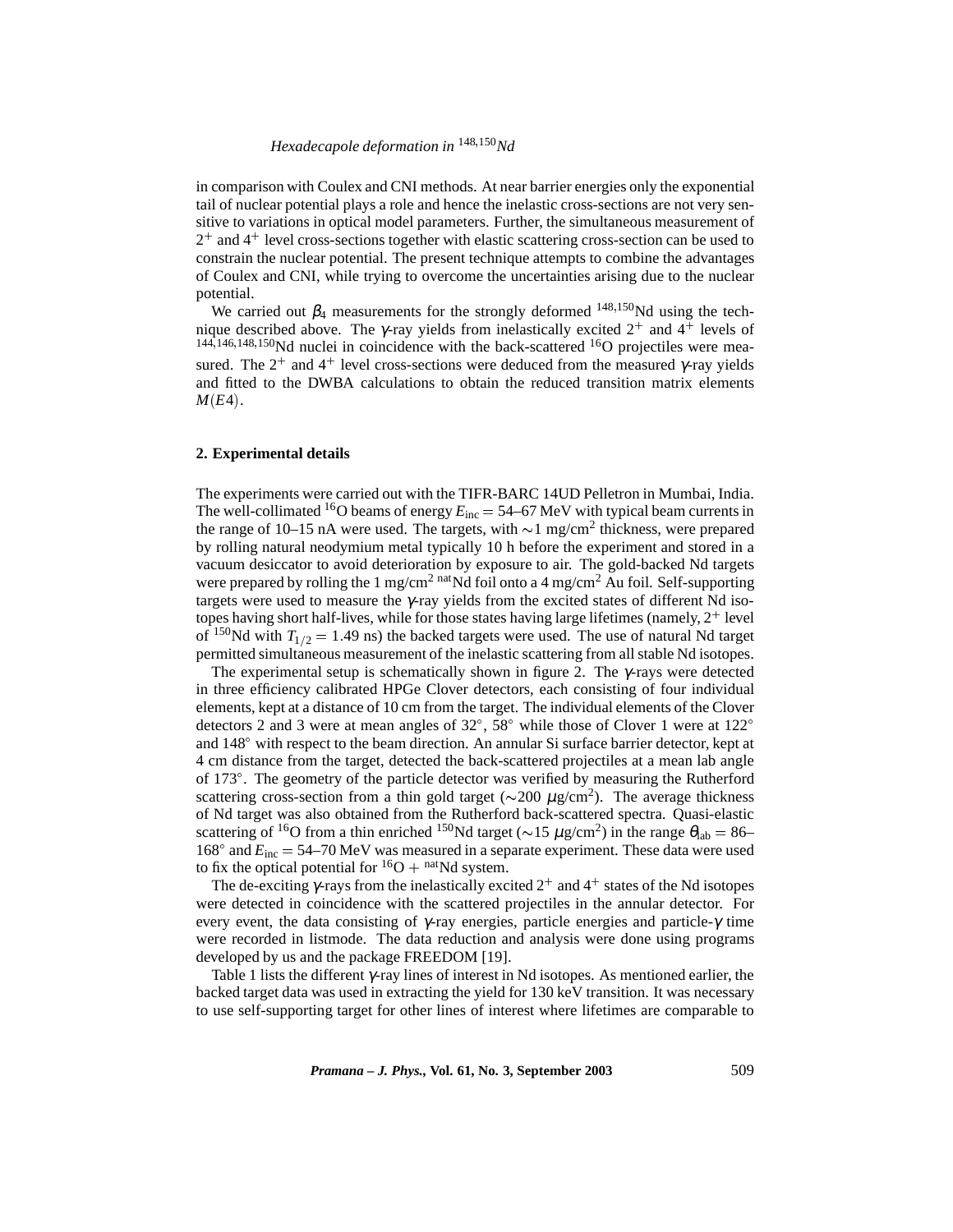*B S Nara Singh, V Nanal and R G Pillay*



**Figure 2.** A schematic picture of the experimental setup used for  $\beta_4$  measurements.

|  |  |  | Table 1. Nd isotope data. |  |
|--|--|--|---------------------------|--|
|--|--|--|---------------------------|--|

| <b>Isotope</b><br>(abundance) | Transition                                     | $E_{\gamma}$<br>(keV) | $T_{1/2}$               |
|-------------------------------|------------------------------------------------|-----------------------|-------------------------|
| $144$ Nd (23.80%)             | $2^+ \rightarrow 0^+$                          | 696                   | $3.40 \text{ ps}$       |
| $146$ Nd (17.20%)             | $2^+ \rightarrow 0^+$                          | 454                   | $21.60$ ps              |
| $148$ Nd (5.76%)              | $2^+ \rightarrow 0^+$<br>$4^+ \rightarrow 0^+$ | 301<br>450            | $78.00$ ps<br>$7.03$ ps |
| $150$ Nd (5.64%)              | $2^+ \to 0^+$<br>$4^+ \rightarrow 0^+$         | 130<br>250            | $1.49$ ns<br>63.00 ps   |

stopping time. Also for 450 keV ( $^{148}$ Nd) and 454 keV ( $^{146}$ Nd) γ-rays, only data at 122<sup>o</sup> and  $148^\circ$  were used. These lines were not very well resolved in forward detectors because of the lineshape of 450 keV line. Typical coincidence spectra, namely, chance corrected γ-ray spectrum, particle energy spectrum and particle-γ time spectrum for 64 MeV <sup>16</sup>O beam on a self-supporting Nd target are shown in figure 3. Various γ-rays corresponding to the de-excitation of  $2^+$  and  $4^+$  levels of Nd isotopes are clearly identified. At energies close to the Coulomb barrier, in addition to inelastic excitation, other surface reactions like  $\alpha$ -transfer channel become visible and can be seen as a small peak to the left of the quasi-elastic peak in the particle spectra. Low energy light charged particles resulting from reactions of beam halo hitting the collimator of annular detector can also be seen. The tail on the right side of the particle- $\gamma$  time prompt is due to the walk in the CFD for low energy  $γ$ -rays. Hence, the chance correction for 130 keV and 250 keV  $γ$ -rays had to be done taking into account the relatively wider prompt windows. In obtaining the cross-sections, the γ-ray yields were corrected for the detector efficiency, internal conversions and particle-γ angular correlations. The Clover detector efficiency was measured with calibrated  $^{152}$ Eu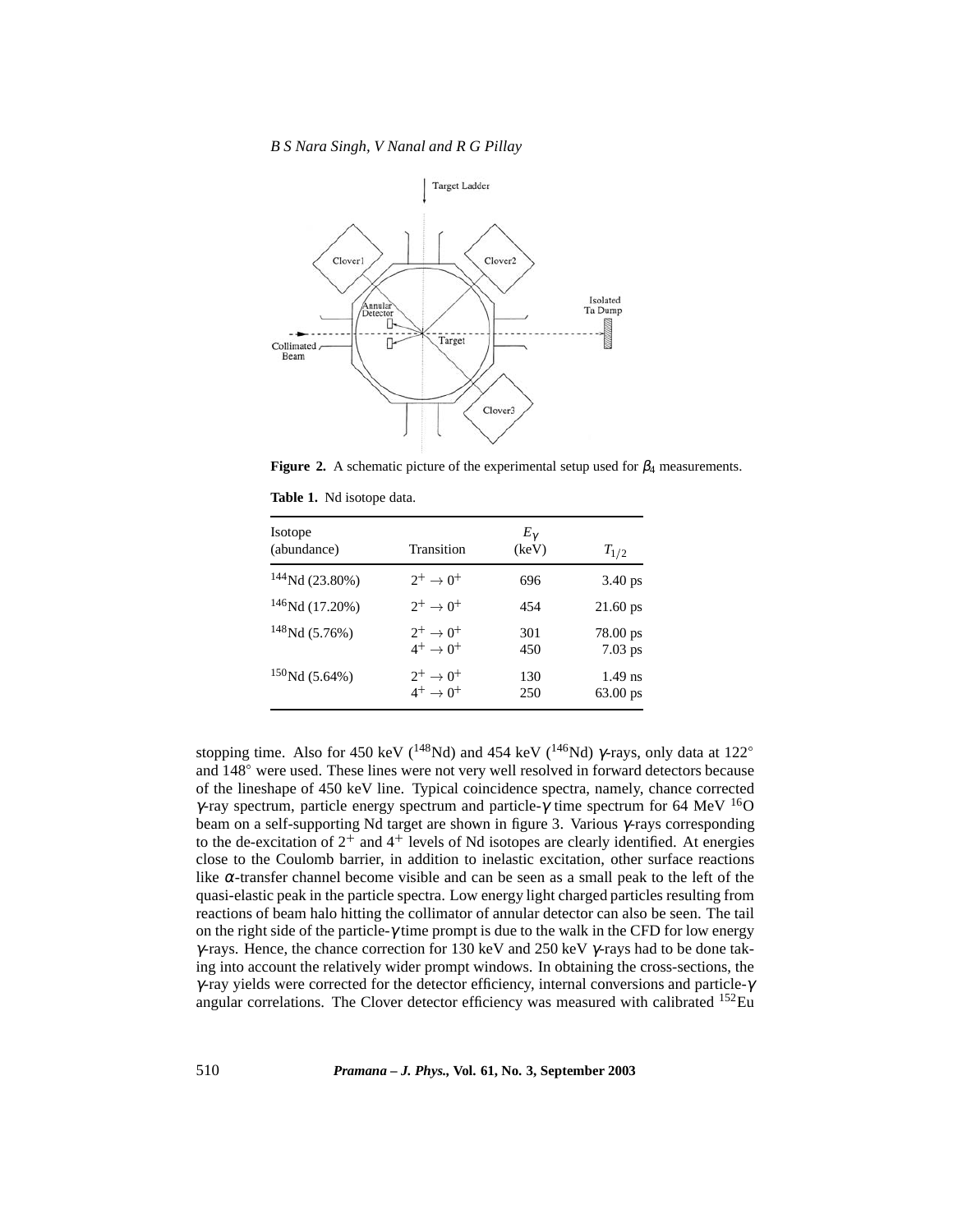*Hexadecapole deformation in* <sup>148</sup>150*Nd*



**Figure 3.** Coincidence spectra for 64 MeV  $^{16}$ O beam on a self-supporting 1 mg/cm<sup>2</sup> thick natNd target. (**a**) A typical <sup>γ</sup>-ray spectrum, (**b**) back-scattered particle energy spectrum in the annular detector and (**c**) particle-γ time spectrum.

and <sup>133</sup>Ba sources at the target position. The internal conversion coefficients are taken from the tables given in ref. [20]. The correction was also done to take into account the feeding from  $4^+$  level in obtaining the  $2^+$  cross-section for deformed Nd isotopes. The feeding from 6<sup>+</sup> level to 4<sup>+</sup> level is insignificant under the present experimental conditions and hence neglected.

The back-scattered projectiles predominantly populate  $m = 0$  substate ( $>99\%$ ). Therefore the particle- $\gamma$  angular correlations were calculated for  $\theta_{\gamma}$  corresponding to each Clover element, namely,  $32^{\circ}$ ,  $58^{\circ}$ ,  $122^{\circ}$  and  $148^{\circ}$ , using the theoretical values for angular distribution coefficients of  $m = 0$  target substates and the feeding coefficients (*U*-factors) [21]. These calculated values were averaged over all four elements of each Clover detector and the derived mean values, namely, 1.48(0.06) for  $2^+ \rightarrow 0^+$  and 1.19(0.05) for  $4^+ \rightarrow 2^+$  were used in the present analysis. Attenuations of these coefficients due to de-orientation of target *m*-substates were estimated to be negligible when Au-backed targets were used [22].

#### **3. Results and discussion**

In order to get  $d\sigma(2^+)/d\Omega$  and  $d\sigma(4^+)/d\Omega$  from the measured  $\gamma$ -ray yields, the target thickness and the number of incident particles is required. In the present experiment, to achieve high particle- $\gamma$  coincidence efficiency, thick Nd targets were used in conjunction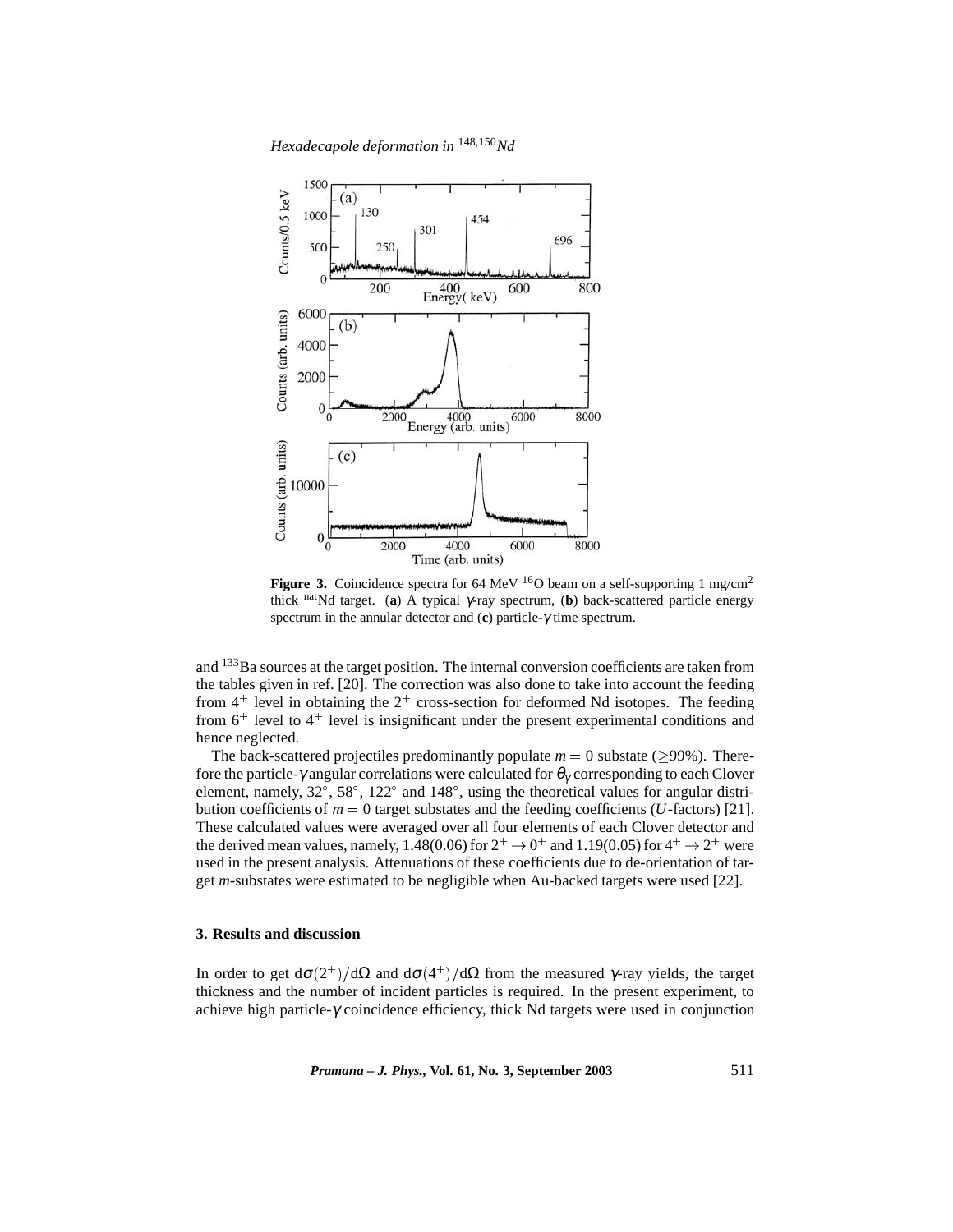

**Figure 4.** The inelastic cross-section  $d\sigma(2^+)/d\Omega$  for <sup>146</sup>Nd deduced from the measured γ-ray yield (as described in the text) together with ECIS calculations (solid line) using the optical potential deduced from  $144$ Nd but with  $W_{s0} = -7$  MeV (see text for details).

with a compact chamber geometry. As a result of this, the charge integration used to measure the number of incident beam particles was found to be unreliable. Moreover, the rolled thick Nd targets were highly non-uniform resulting in uncertainties in the target thickness. We therefore derived the normalization constants by fitting the  $\gamma$ -ray yield data for near spherical <sup>144,146</sup>Nd nuclei. From the available data for  $d\sigma(0^+)/d\Omega$  and  $d\sigma(2^+)/d\Omega$  of <sup>144,146</sup>Nd at  $E_{\text{lab}} = 65.1 \text{ MeV}$  in the range  $\theta_{\text{cm}} = 120{\text -}150^{\circ}$  [23], an optical potential was deduced. This otential was used to compute  $d\sigma(2^+)/d\Omega$  for <sup>144</sup>Nd over the energy range of the present experiment,  $E_{\text{lab}} = 52{\text -}66.2$  MeV, using both ECIS [24] and CSC [25,26] codes. The normalization constants at each incident energy were obtained by comparing the measured  $\gamma$ -ray yields of  $2^+ \rightarrow 0^+$  transitions with the computed cross-sections  $d\sigma(2^+)/d\Omega$ . This normalization procedure was then cross-checked with <sup>146</sup>Nd data. A good agreement between theoretical calculations and data can be seen from figure 4. The experimentally deduced  $d\sigma(2^+)/d\Omega$  and  $d\sigma(4^+)/d\Omega$  are plotted as a function of energy for  $148$ Nd (left panels) and  $150$ Nd (right panels) in figure 5. Errors on data points include statistical as well as systematic errors due to normalization.

The nuclear potential comprises of real and imaginary parts and can be given by  $V_N(r) =$  $V(r) + iW(r)$ . The absorptive potential can be written as  $W(r) = W_v(r) + W_s(r)$ , where  $W_v(r)$  and  $W_s(r)$  are volume and surface contributions, respectively [27]. Both  $V(r)$  and  $W_{\rm v}(r)$  have Woods–Saxon forms given by

$$
V(r) = \frac{V_0}{1 + \exp\left(\frac{r - R_0}{a_0}\right)}, \quad W_{\rm v}(r) = \frac{W_{\rm v0}}{1 + \exp\left(\frac{r - R_{\rm w}}{a_{\rm w}}\right)}
$$

$$
R_0 = r_0 (A_{\rm p}^{1/3} + A_{\rm t}^{1/3}), \quad R_{\rm w} = r_{\rm w} (A_{\rm p}^{1/3} + A_{\rm t}^{1/3}), \tag{1}
$$

where  $A_p$  and  $A_t$  are the projectile and target masses, respectively. The surface potential  $W_s(r)$  is taken as a derivative of Woods–Saxon form given by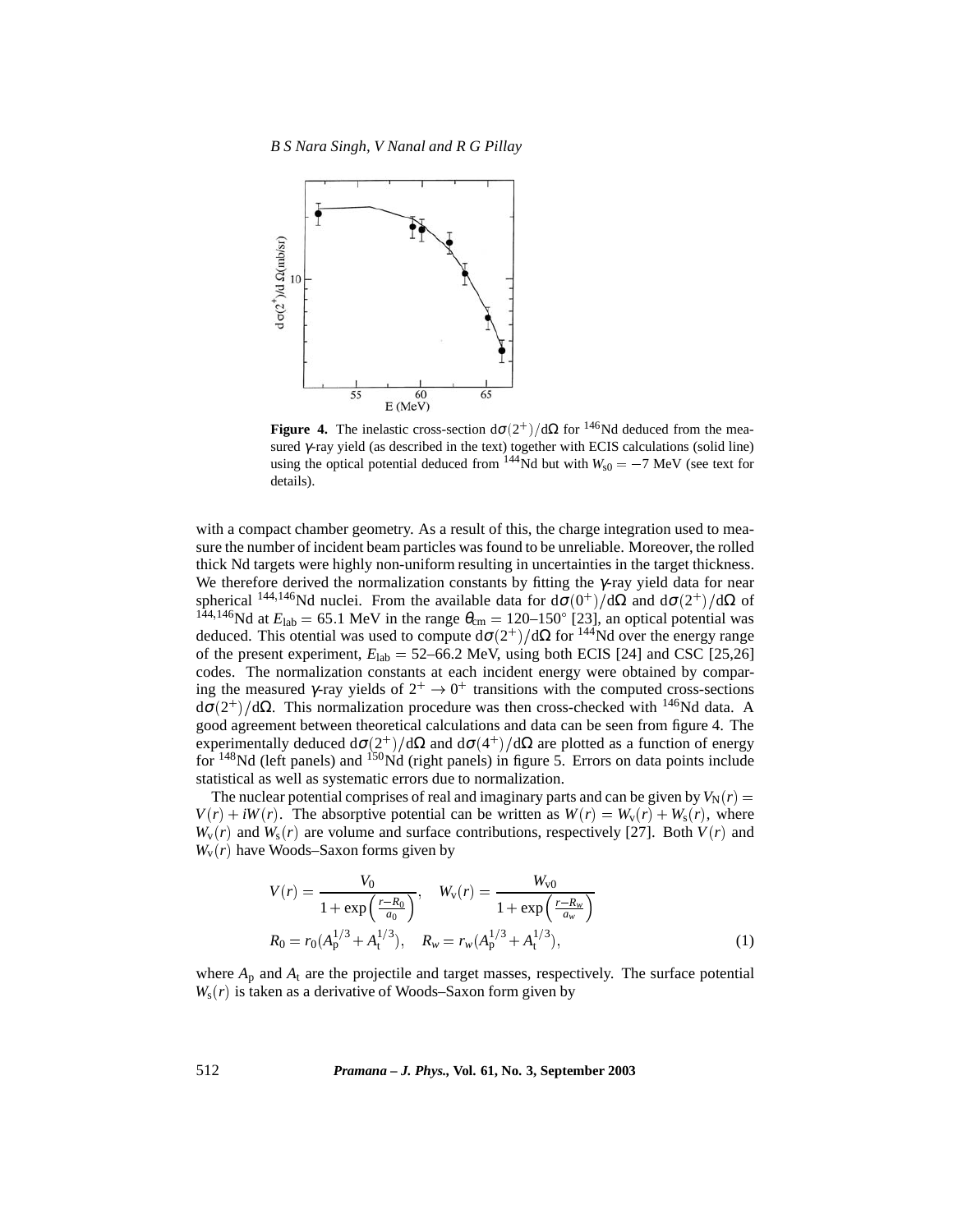*Hexadecapole deformation in* <sup>148</sup>150*Nd*



**Figure 5.** The  $d\sigma(4^+)/d\Omega$  and  $d\sigma(2^+)/d\Omega$  for <sup>148</sup>Nd (circles) and for <sup>150</sup>Nd (triangles) plotted as a function of  $E_{\text{lab}}$ . Solid lines correspond to  $\beta_4$  for the best fit while dashed and dotted lines correspond to lower and upper  $\beta_4$  limits, respectively. Errors on data points include statistical as well as systematic errors due to normalization.

$$
W_{\rm s}(r) = 4 \frac{\rm d}{\rm dR}_{\rm s} \left( \frac{W_{\rm s0}}{1 + \exp(\frac{r - R_{\rm s}}{a_{\rm s}})} \right). \tag{2}
$$

It should be pointed out that the volume imaginary potential  $W_v(r)$  represents fusion. It varies smoothly with the size of the nucleus and the fusion radius  $r_w$  is usually smaller than mass radius  $r_0$ . The surface imaginary potential  $W_s(r)$  represents the inelastic channels (due to the surface interactions) and depends on the mass as well as on the shape of a nucleus. The optical model parameters deduced from <sup>144</sup>Nd as explained above are:

$$
V_0 = -48 \text{ MeV}, \quad W_{\rm v0} = -15 \text{ MeV}, \quad W_{\rm s0} = -5 \text{ MeV},
$$
  
\n
$$
r_0 = 1.197 \text{ fm}, \quad r_w = 1.000 \text{ fm}, \quad r_s = 1.197 \text{ fm},
$$
  
\n
$$
a_0 = 0.600 \text{ fm}, \quad a_w = 0.600 \text{ fm}, \quad a_s = 0.700 \text{ fm}.
$$

These are essentially same as Akyüz and Winther parametrization [28] except for the depth of the real potential ( $V_0^{\text{AW}} = -57 \text{ MeV}$ ). The experimental data could also be reproduced for  $V_0$  in the range of  $-40$  to  $-57$  MeV implying that the cross-sections are not strongly sensitive to the optical model parameters. It was necessary to vary  $W_{s0}$  as mentioned above for Nd isotopes, namely,  $A = 144$  (spherical) to 150 (deformed). We have used  $W_{s0} =$  $-7, -10$  and  $-11$  MeV for  $A = 146$ , 148 and 150, respectively. This choice of  $W_{s0}$  also fits the present quasi-elastic scattering data for  ${}^{16}O + {}^{150}Nd$  system.

The inelastic cross-sections are strongly sensitive to  $\beta_4$  around the Coulomb barrier (59.6 MeV in the center-of-mass). Thus the data at  $E_{\text{lab}} = 63.3, 65.1$  and 66.2 MeV were used to obtain the  $\beta_4$  values. Figure 5 shows the calculated d $\sigma(2^+)/{\rm d}\Omega$  and d $\sigma(4^+)/{\rm d}\Omega$  as a function of energy corresponding to  $\beta_4$  values of 0.07(0.02) for <sup>148</sup>Nd and 0.09(0.05) for <sup>150</sup>Nd. The solid lines in the figure correspond to mean  $\beta_4$  values while dashed and dotted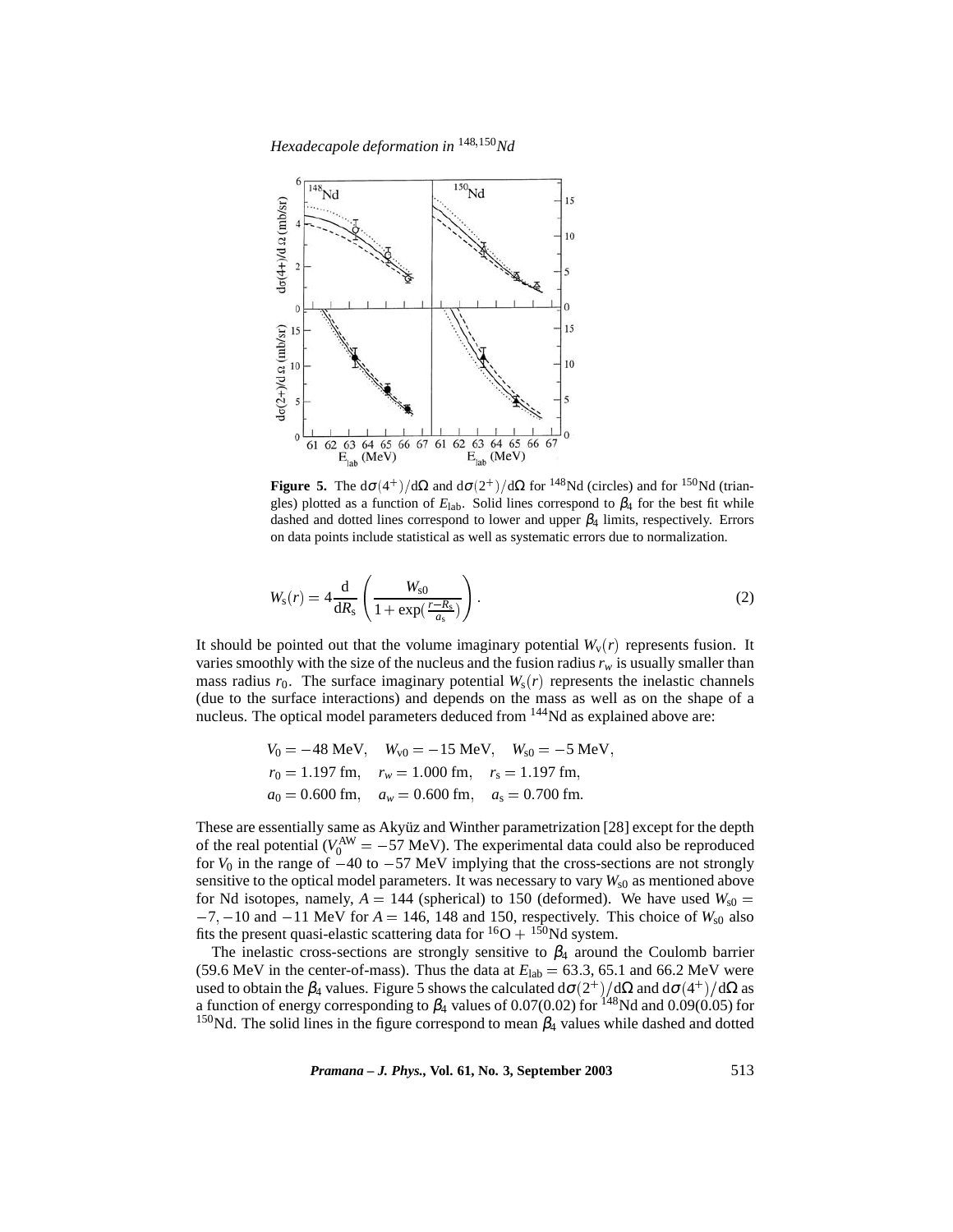lines represent lower and upper  $\beta_4$  limits respectively. The corresponding reduced transition matrix elements,  $M(E4:0^{+} \rightarrow 4^{+})$ , 0.16(0.05) for <sup>148</sup>Nd and 0.22(0.12) eb<sup>2</sup> for <sup>150</sup>Nd are consistent with the predicted theoretical trend from sdg-IBM and from our calculations with Woods–Saxon potential.

## **4. Conclusions**

The  $\gamma$ -ray yields from inelastically excited  $^{144,146,148,150}$ Nd nuclei by  $^{16}$ O projectiles in the energy range  $E_{inc} = 54-67$  MeV were measured. The optical potential was fixed from the available data of <sup>144</sup>Nd and imaginary surface potential  $W_{s0}$  was varied as a function of mass. From the deduced  $d\sigma(2^+)/d\Omega$  and  $d\sigma(4^+)/d\Omega$  of  $^{148,150}$ Nd nuclei, the hexadecapole moments were obtained. The  $\beta_4$  values 0.07(0.02) and 0.09(0.05) for <sup>148</sup>Nd and  $150$ Nd, respectively are in agreement with the predicted values (0.081 and 0.102) from the calculations done with Woods–Saxon potential.

The inelastic cross-section for the 4<sup>+</sup> level is strongly sensitive to  $\beta_4$  due to the nuclear contributions at energies near the Coulomb barrier. At these energies only the exponential tail of the nuclear potential plays a role and hence the  $2^+$  and  $4^+$  level cross-sections are not critically dependent on the choice of the optical model parameters. Further, the present method can be extended to obtain *m*-substate populations ( $m\neq 0$ ) by measuring the *γ*-ray and particle angular distributions. The *m*-substate populations are strongly sensitive to the Coulomb-nuclear interference effects and thus uncertainties in the extracted  $\beta_4$  values can be further reduced. Wherever possible, usage of enriched targets would lead to cleaner extraction of cross-sections. As a whole, this method could be used to update data on  $\beta_4$ values.

#### **Acknowledgements**

We are grateful to Prof. C V K Baba for his valuable suggestions and support during the analysis. We thank Dr A Navin for his support during the experiment and Dr J A Sheikh for his assistance in the potential energy minimization calculations. We also thank S Lakshmi, Umesh Kadhane, S M Davane and the Pelletron accelerator staff for their help during the experiment; H Mazumdar and B Behera for providing the enriched  $150$ Nd target.

#### **References**

- [1] B R Mottelson and S G Nilsson, *Mat. Fys. Skr. Dan. Vid. Selsk* **1**, 8 (1959)
- [2] D L Hendrie, *Phys. Rev. Lett.* **31**, 478 (1973)
- [3] Y D Devi and V K B Kota, *Pramana J. Phys.* **39**, 413 (1992) and references therein
- [4] F Iachello and A Arima, *The interacting boson model* (University Press, Cambridge, 1987)
- [5] O Scholten, R M Ronningen, A Ahmed, G Bomar, H Crowell, J H Hamilton, H Kawakami, C F Maguire, W G Nettles, R B Piercey, A V Ramayya, R Soundranayagam and P H Stelson, *Phys. Rev.* **C34**, 1962 (1986)
- [6] D L Hendrie, N K Glendenning, B G Harvey, O N Jarvis, H H Duhm, J Saudinos and J Mahoney, *Phys. Lett.* **B26**, 127 (1968)